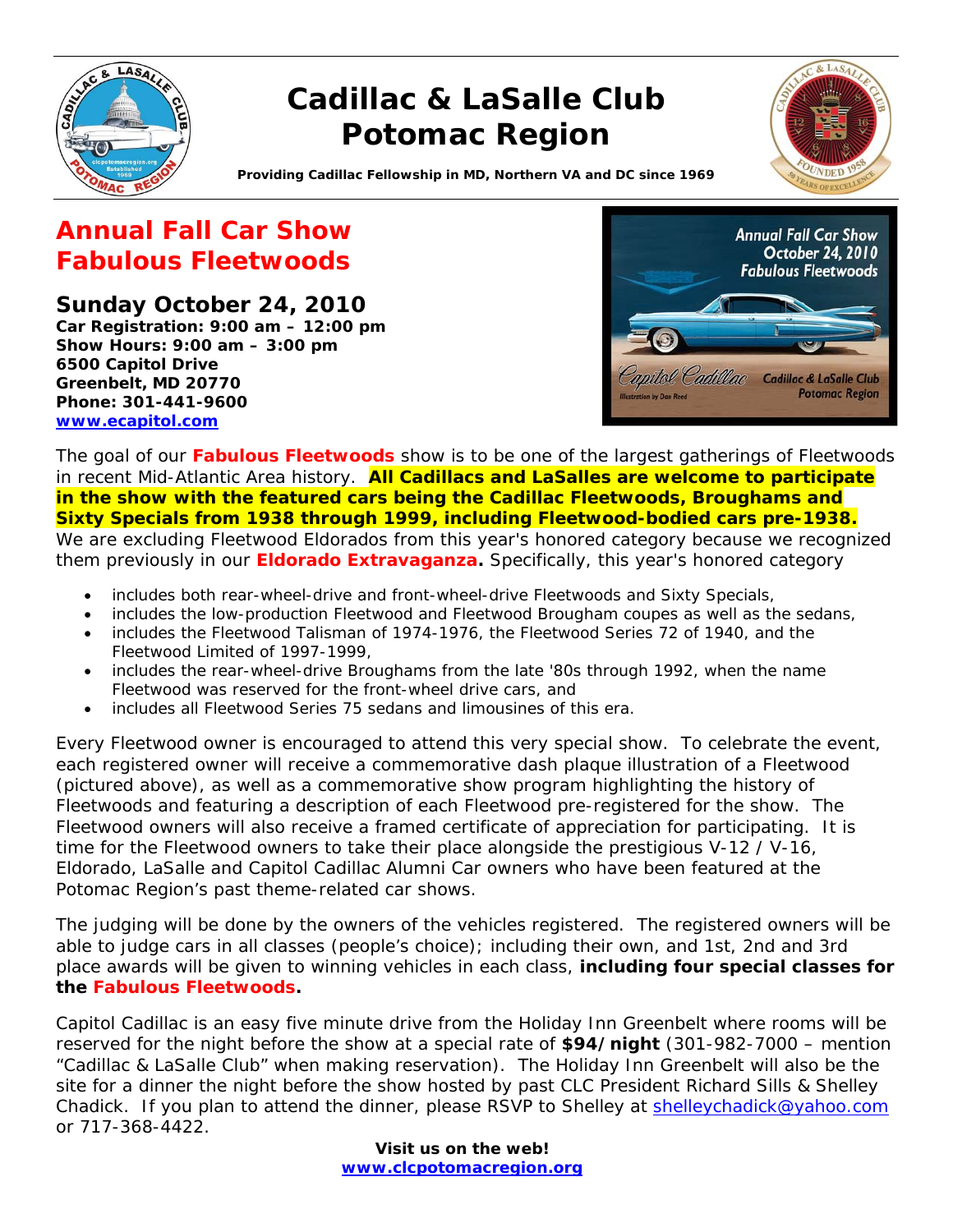

*Providing Cadillac Fellowship in MD, Northern VA and DC since 1969*







### **LOCAL DIRECTIONS:**

#### **From Capital Beltway (I-495/95)**

- Use Exit 23 Kenilworth Avenue Rte 201, proceed South on Kenilworth Avenue to first exit - Greenbelt Road, Route 193
- At light, proceed East on Greenbelt Road - Rte 193 (left)
- At traffic light make left onto Walker Drive (*TGl Friday's* Restaurant on corner)
- Make an immediate right onto Capitol Drive (Dealership is on your left)

#### **From Baltimore-Washington Parkway (Rte 295)**

- Use Exit for Rte 193 (Greenbelt Road)
- Proceed West on Rte 193 - Greenbelt Road
- Make first right after underpass onto Capitol Drive (Dealership is on your right)

For more information, contact Diane & Henry Ruby, Car Show Coordinators, at 301-297-4459, 301-894-8026 or henry.ladydi@verizon.net.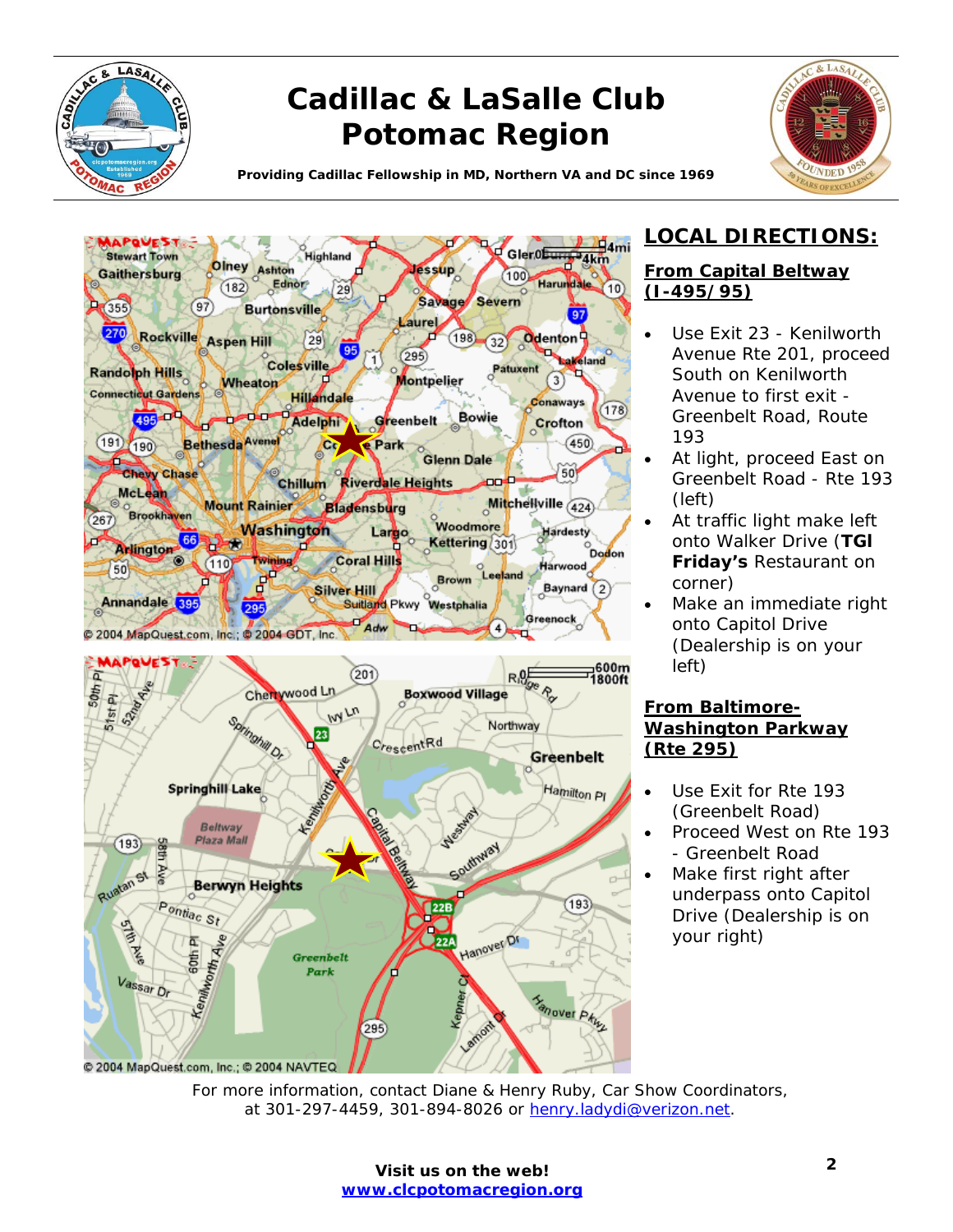



*Providing Cadillac Fellowship in MD, Northern VA and DC since 1969*

## *Car Show Rules*

**Rain or Shine:** The car show will take place rain or shine. No refunds. **Judging Rules:** Vehicles will be peer judged by the individual owners of the registered cars. **Registrants will be able to judge cars in all classes, including their own.** 1st, 2nd and 3rd place awards will be given to winning vehicles in each class

#### **Judging Classes** Class A: Pre-1938 Fabulous Fleetwoods Class B: 1938-1959 Fabulous Fleetwoods Class C: 1960-1979 Fabulous Fleetwoods Class D: 1980-1999 Fabulous Fleetwoods Class E: 1902-1942 Cadillac & LaSalle (excluding Fleetwoods) Class F: 1946-1958 Cadillac (excluding Fleetwoods) Class G: 1959-1964 Cadillac (excluding Fleetwoods) Class H: 1965-1970 Cadillac (excluding Fleetwoods) Class I: 1971-1980 Cadillac (excluding Fleetwoods) Class J: 1981-1996 Cadillac (excluding Fleetwoods) Class K: 1997-Current Cadillac (excluding Fleetwoods) Class L: Commercial Vehicles Class M: Modified Vehicles **Other Awards** • **Dealer's Choice**  • **Best Pre-War**  • **Best Post-War**  • **Best of Show**  • **Ladies Choice**  • **Long Distance (Driven Cars Only)**  A vehicle receiving **"Best of Show"** may also receive an award in its class, but will not be eligible to receive **"Best Pre War"** or **"Best Post War"** at the same show.

#### **Registration Form**

| Make checks payable to CLC Potomac Region and mail registration form to:<br>Harry Scott, Treasurer<br>14421 Aden Road<br>Nokesville VA 20181-3122 |  |  |                                                                                                                                                                                                                                                                                                                     |                                                                                                     |   |  |
|---------------------------------------------------------------------------------------------------------------------------------------------------|--|--|---------------------------------------------------------------------------------------------------------------------------------------------------------------------------------------------------------------------------------------------------------------------------------------------------------------------|-----------------------------------------------------------------------------------------------------|---|--|
|                                                                                                                                                   |  |  |                                                                                                                                                                                                                                                                                                                     |                                                                                                     |   |  |
|                                                                                                                                                   |  |  |                                                                                                                                                                                                                                                                                                                     |                                                                                                     |   |  |
|                                                                                                                                                   |  |  |                                                                                                                                                                                                                                                                                                                     | City:___________________________________State: _____________________Zip: __________________________ |   |  |
|                                                                                                                                                   |  |  |                                                                                                                                                                                                                                                                                                                     | Vehicle Registration Fee: (Up to Oct 14: \$15/per car - After Oct 14: \$20/per car)                 |   |  |
|                                                                                                                                                   |  |  |                                                                                                                                                                                                                                                                                                                     | Circle Make: CAD LAS Year: ________Model:_______________________Class: ________                     |   |  |
| Circle Make: CAD LAS                                                                                                                              |  |  |                                                                                                                                                                                                                                                                                                                     | Year: _________Model: __________________________Class: _______                                      |   |  |
|                                                                                                                                                   |  |  |                                                                                                                                                                                                                                                                                                                     | The Potomac Region recommends that owners keep a fire extinguisher in their collector cars.         |   |  |
|                                                                                                                                                   |  |  |                                                                                                                                                                                                                                                                                                                     | By registering a vehicle for the show, the registrant accepts the following terms:                  |   |  |
|                                                                                                                                                   |  |  |                                                                                                                                                                                                                                                                                                                     | The Region reserves the right to determine each vehicle's judging class.                            |   |  |
|                                                                                                                                                   |  |  |                                                                                                                                                                                                                                                                                                                     | The Region reserves the right to determine each vehicle's placement in the show field.              |   |  |
|                                                                                                                                                   |  |  | Check the box if you do not want your vehicle(s) judged                                                                                                                                                                                                                                                             |                                                                                                     |   |  |
|                                                                                                                                                   |  |  | $\frac{1}{2}$ $\frac{1}{2}$ $\frac{1}{2}$ $\frac{1}{2}$ $\frac{1}{2}$ $\frac{1}{2}$ $\frac{1}{2}$ $\frac{1}{2}$ $\frac{1}{2}$ $\frac{1}{2}$ $\frac{1}{2}$ $\frac{1}{2}$ $\frac{1}{2}$ $\frac{1}{2}$ $\frac{1}{2}$ $\frac{1}{2}$ $\frac{1}{2}$ $\frac{1}{2}$ $\frac{1}{2}$ $\frac{1}{2}$ $\frac{1}{2}$ $\frac{1}{2}$ |                                                                                                     | 3 |  |